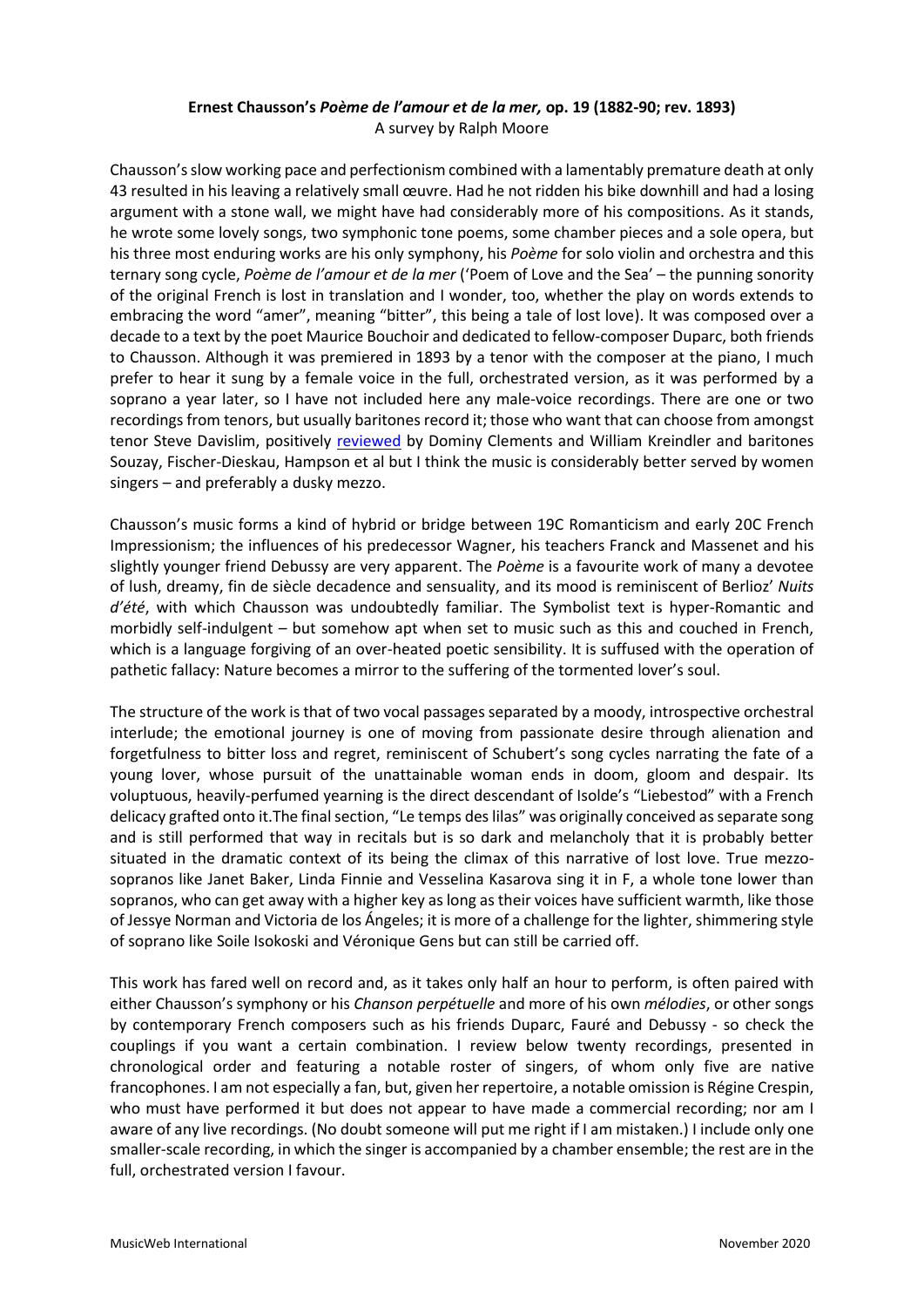#### **The Recordings**

**Kathleen Ferrier 1951**, Urania; Decca; GOP; Praga; Barbirolli Society (mono) Hallé Orchestra/Sir John Barbirolli

First, let me be up front and warn the reader that the sound here is hissy, distant and crackly, being a private, off-air recording, yet the beauty of Ferrier's deep, vibrant voice still emerges intact. The affectionate detail of the orchestral playing, too, is just about discernible, but no-one could claim that this is of sufficient quality to be a prime recommendation. Furthermore, there are five bars missing from the first section, so the whole the line "Et du ciel entr'ouvert pleuvaient sur nous roses" but unless you are following the text or know it well it is hardly noticeable owing to the way the music unfolds.

Ferrier is especially expressive in the dark, hushed passage leading up to "L'oubli" and preceding the orchestral interlude which, in turn, is so feelingly played by Barbirolli and the Hallé, with a lovely cello solo.

It is a pity that the recording quality isn't better, as Ferrier and Barbirolli both have such feeling for the music, but the technical flaws are such that this can be recommended only to devotees of the singer and/or conductor. For more information, I refer you to John [Quinn's review](http://www.musicweb-international.com/classrev/2014/Oct14/Mahler_Kindertotenlieder_SJB1080.htm) of the Barbirolli Society issue.

**Gladys Swarthout 1952**, Archipel; RCS Victor (mono) RCA Victor Symphony Orchestra/Pierre Monteux

I include this studio recording despite the fact that it is in quite poor mono sound because Monteux is so revered, so it might attract potential purchasers. Unfortunately, it is wholly scuppered by the inadequacy of its soloist, whose husky, quavery voice with its frequent glottal breaks makes her sound elderly, even though she was only in her mid-fifties. You can hear from the surge and swell of the orchestra in the background that Monteux was indeed a master of the score, but that's all one; this is frankly embarrassing and simply will not do; it can hold no interest for anyone apart from die-hard fans of the conductor who are completist collectors. Look elsewhere.

**Irma Kolassi 1955**, Decca Eloquence; Les indispensables de Diapason (mono) London Philharmonic Orchestra/Louis Froment

Greco-French singer Irma Kolassi has been somewhat forgotten, yet she was a distinguished recitalist and Callas' sometime teacher in Athens. Three years ago Decca Eloquence issued an anthology of her recordings which must have helped to revive interest; it is very positively [reviewed](http://www.musicweb-international.com/classrev/2017/Jul/Kolassi_Decca_4824637.htm) by Stephen Greenbank. Despite being a mezzo-soprano, her light, forward, refined sound is closer to that of many a lyric soprano, and its fast vibrato and floating quality reminds me of Soile Isokoski. Her delicate, beautifully modulated way with *mélodies* informs her delivery of the music here; she relies more on dynamic variety, careful phrasing and clear diction than colouring her voice. That lack of variety and rather distant, papery sound here, making the orchestra sound thin and astringent, disincline me to recommend this but it is very much in the lost, French 'Old School' tradition and something of a neglected curiosity well worth hearing.

My MWI colleague Jonathan Woolf also [reviewed](http://www.musicweb-international.com/classrev/2005/Oct05/Chausson_Symphony_476762.htm) her admiringly fifteen years ago.

## **Victoria de los Ángeles 1969**, EMI (stereo)

Orchestre de l'Association des Concerts Lamoureux/Jean-Pierre Jacquillat

This is a singer who inspires great affection, especially in collectors "of a certain age" and I, too, appreciate her soft, plangent manner but also note certain vocal and manneristic weaknesses, such as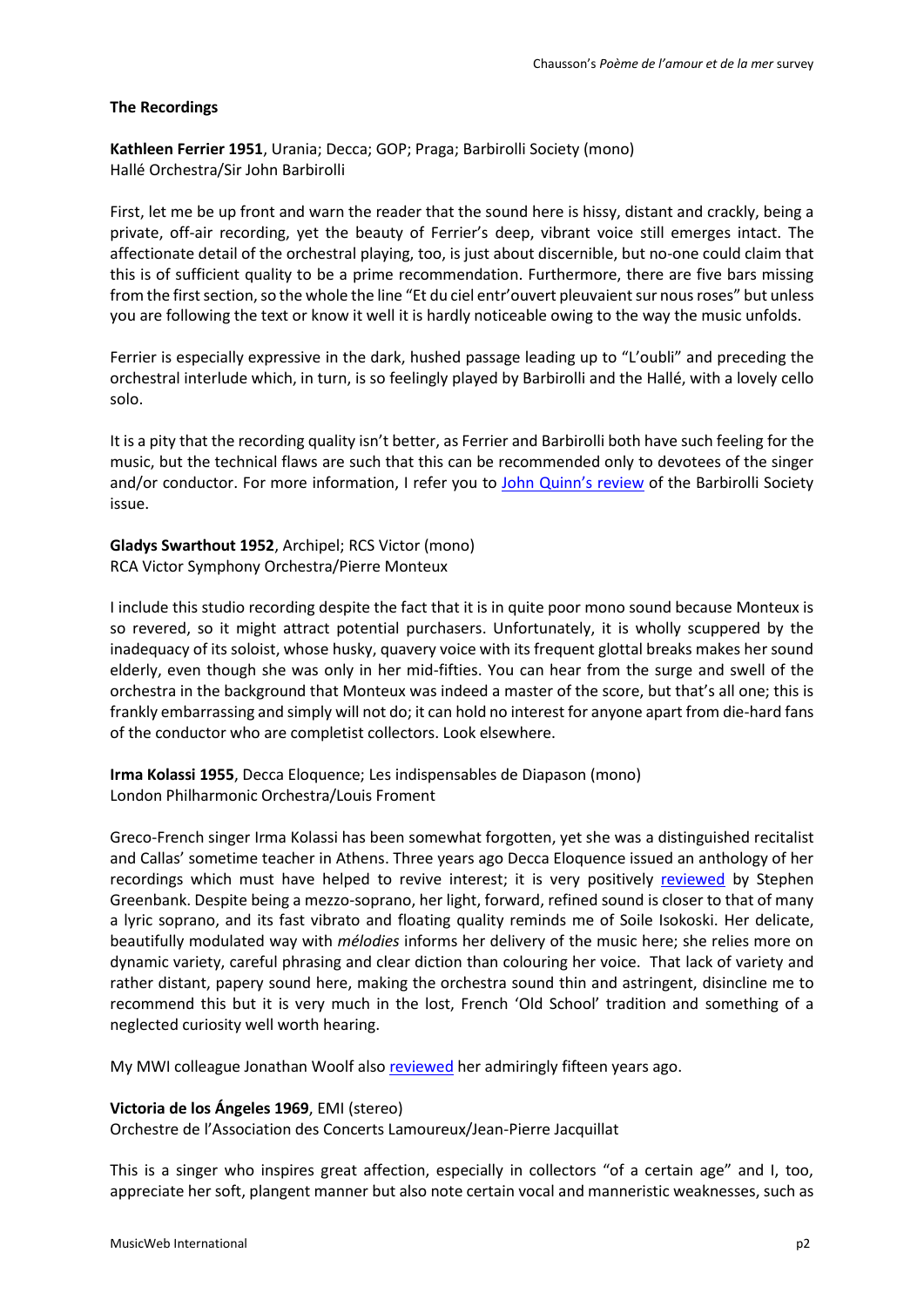a tendency to sound droopy and over-plaintive, some fleeting unsteadiness in her vocal line and a certain scratchiness in her top notes. Having said that, I still acknowledge the appeal of her almost child-like, "Pélisande" manner. She might have been Spanish, but like all the performers in this recording, she is fully immersed in the required Gallic idiom, singing idiomatic French as she always did, responding to the words acutely. The orchestra, too, has an equally authentic, grainy timbre, very French in atmosphere. Jacquillat's conducting is sympathetic to his singer and the prevailing moods of the music; he doesn't rush the more languid sections but is quick to up the tempo and conjure intensity during the narrator's more agitated outpourings.

The sound is slightly hissy and antiquated but quite full and very acceptable. This is not quite my favourite account, but I can well understand some listener's loyalty to a recording which for many will have been their introduction to this lovely music.

**Janet Baker 1975** (live), BBC Legends (stereo) London Symphony Orchestra/Evgeny Svetlanov

Most of what I say below about Janet Baker's studio recording applies equally to this live performance. The differences are minimal: Svetlanov is marginally more languorous than Previn in the first two movements and more overtly passionate in the last section; the orchestra is the same and superb, despite one or two little slips in the strings which are permissible live. The sound is fine but obviously a little more removed than in the studio with acceptable extraneous noise – a few coughs, but minimal. Baker is, if anything, in finer, fresher voice than in the studio – grand and voluptuous, sustaining the long melodic lines with ease, but some nuances are lost in the more generous acoustic of the Royal Festival Hall.

In truth, it doesn't much matter which of her accounts you have, but if you love this music, you must have at least one; perhaps the coupling will the deciding factor when it comes to choice.

## **Montserrat Caballé 1977**, Collins (stereo) Symphonica of London/Wyn Morris

As much as I admire Caballé in the right *Fach*, she does not make a success of this and I find it disappointing. Despite this being recorded when she was in her prime, she simply has the wrong voice and manner for it: swoopy, scoopy and edgy both up top and in the lower regions of her voice, without the elegance of line or depth of tone the music demands and with a tendency for her vibrato to flap on louder notes. She occasionally injects some of trademark pianissimi but they sound just that – applied and contrived. She also sings in poor French, so for "et mon cœur" we hear "Ih monn care" – awful; that nasal French sound of "mon" is the Waterloo of many a Latin singer.

I wonder why she attempted this piece, as most sopranos who do so successfully have the intermediate Falcon/mezzo type of voice but Caballé was so in demand in the 70's and had such a facility for learning parts quickly, or even just sight-reading them, that she was on a production line of recordings and some, as with this one, sound perfunctory.

Wyn Morris conducts his own orchestra very broadly and indulgently but the failings of the usually dependable soloist disqualify this for me.

## **Janet Baker 1977**, EMI (stereo)

London Symphony Orchestra/André Previn

This is one of Previn's most successful conducting outings. He is aided by the LSO on top form and Janet Baker in her prime, singing with warmth, power and expressive subtlety, pouring out phrase after phrase in a dreamy ecstasy. Yes, at times a slight edge creeps into the voice on the fortissimo top Gs,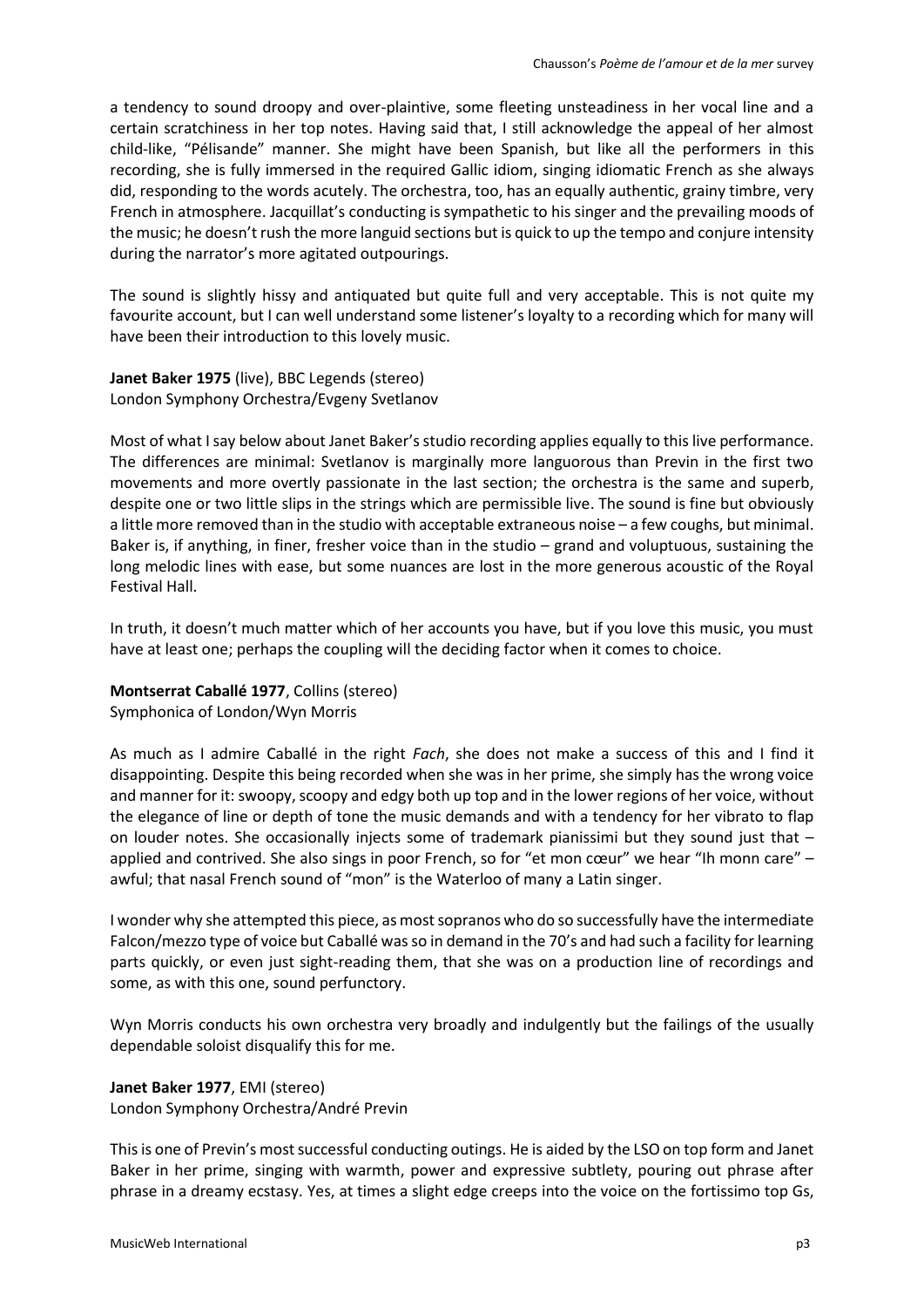yet for me that adds an element of drama and desperation to these passionate outpourings; Baker sings out fearlessly when the music demands it. When she sings softly, the voice has a husky languor about it which is perfect for conveying the dreamy beauty of these yearning songs couched in Wagnerian harmonies and she "floats a note" so beguilingly. Her habitual attention to text is much in evidence and her French is excellent - yet vocally, too, this is a tour de force; I love it when she mines the resonance of her lower register as in the almost menacing "La mer roule sur le rivage".

The analogue sound here is not as full and immediate as later, digital recordings, but such a minor flaw is insignificant when set against the artistry of all concerned.

**Shirley Verrett 1981**, Italia Fonit Cetra (stereo) Orchestra Sinfonica di Torino della RAI/Gabriele Ferro

It comes as something of a shock to realise that this recording is nearly forty years old and the singer herself departed this world ten years ago, but she left many treasurable recordings. As a *soprano sfogato*, her voice was in many ways ideally suited to this music but it is a big, Italianate, slightly blowsy sound with quite a pronounced vibrato which for some might be too beefy for such wispy music. I find that I luxuriate in the amplitude of her voice while still acknowledging that it is hardly delicate and she tends to sing out strongly without much subtlety. She adopts a grand, operatic, very emotionally demonstrative style which does not, I think, reflect the inward neuroticism of the text and music. (Indeed, the late Terry Barfoot in his review back in 2002 remarked that "there is much to be said in praise of the vocal quality of the performance, although the subtleties of the text are not always so convincingly conveyed" [\(review\)](http://www.musicweb-international.com/classrev/2002/July02/Verrett.htm).

Verrett's French is quite good but some diphthongs are not impeccable – for example, the "bien" in "ma bien-aimée" is mispronounced as "bienne".

Ferro produces a passable facsimile of French style with the Turin orchestra; indeed, I have not encountered any objectionable conducting or orchestral playing in the course of reviewing all twenty versions here in this survey.

Ultimately this recording is admirable but not a front-runner. It is, in any case, quite hard to find, although second-hand copies of the CD and LP issues are to be found knocking around on eBay.

## **Jessye Norman 1982**, Apex (digital)

Orchestre Philharmonique de Monte-Carlo/Armin Jordan

Jessye Norman's sumptuous voice glides over the Wagnerian chromatic side-shifts in these exquisite songs and reminds us that she is among the best non-French singer of French melodies. By "glide", I do not mean to suggest that there is anything superficial in her singing; she subtly suggests a whole, wide range of emotions, sometimes fining her huge voice down to beautifully controlled pianissimi, sometimes opening up gloriously, always changing the colour to suit the narrative of this melancholy tale. Only Janet Baker matches Norman for beauty of tone and depth of expression. Jordan and the Monte-Carlo orchestra play beautifully; nothing is rushed, but nothing drags.

**Carole Farley 1988**, ASV (French Songs vol. 2) (digital) Orchestre Symphonique de la RTBF/José Serebrier

Sometimes, if you are familiar with a singer, you can almost predict how a recording will sound before you hear it. You can, of course, be wrong but in this case, that applies. This is in many ways quite satisfying, but of no special distinction. Carole Farley sings much more than competently, but her voice is a little too shallow, especially in its middle zone, to encompass and fill out the warm sensuality of the long lines and she can turn arch and fluttery. She sings the piece in the soprano key and but also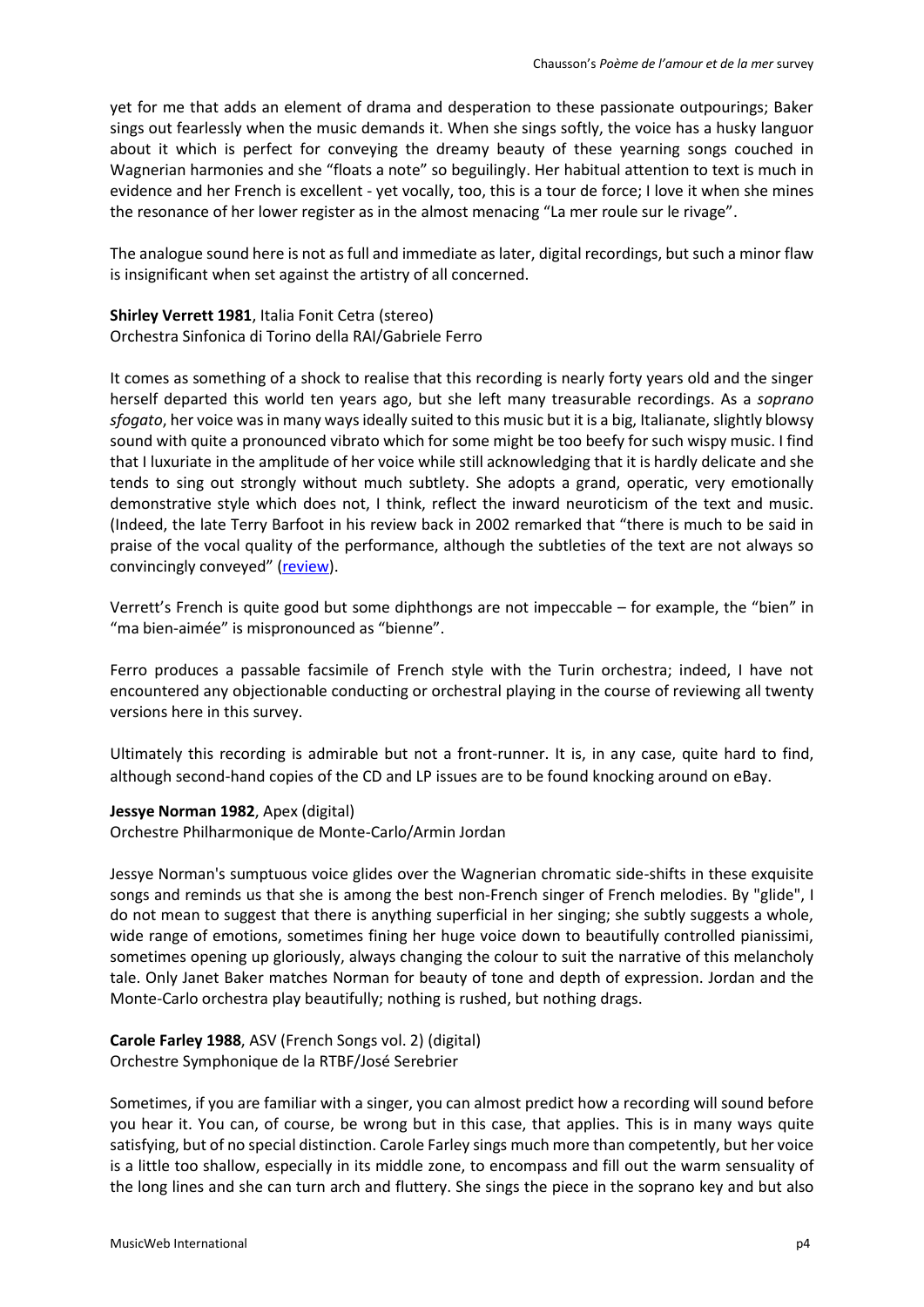opts almost to shriek the climactic top B on the first note of "Toi que transfiguraient" and, just after that, again over-does the emoting on the A flat of "tu le pris", imparting a degree of hysteria which I do not find apt. Other singers convey passion and torment more economically and less histrionically. However, she does exploit some resonant low notes and her French is generally good, even if the vowels on high notes can distort and she makes the odd slip, as per the mispronunciation in "ce matin d'été". The conducting and orchestral playing are fine but the Brussels orchestra is not as refined as some. Ultimately, I see no reason to favour this above more seductive versions.

# **Linda Finnie 1990**, Chandos (digital)

Ulster Orchestra/Yan Pascal Tortelier

There is a radiant, sun-dappled atmosphere to the opening here and Tortelier's speeds are a little brisker and more urgent than most. That lends lightness to music that can border on the oppressive, especially as the psychological gloom progressively deepens. Scottish mezzo Linda Finnie might not have quite the verbal acuity of Janet Baker but her French is good and she has a lovely voice of admirable evenness and range which she uses expressively and which rides the orchestra effortlessly. She manages the despair of the concluding passage expertly, with some telling dynamic and tonal gradation, from full-voiced declamation, to a melancholy *mezza voce*, to a whispered *fil di voce*. The orchestral playing is deft and sonorous, with some especially pungent woodwind.

This might not have the distinction or individuality of the very best but everything is done well and right and it is very satisfying. I invariably uncover a "dark horse" recording in my surveys, and this is the first of two discoveries for me.

**Françoise Pollet 1993**, Erato Warner; fnac music (digital) Orchestre Philharmonique de Monte-Carlo/Armin Jordan

I have never before much warmed to Pollet's voice but this is certainly the best thing I have heard from her. She has an ample, well-upholstered-tone with smoky notes, and the middle of her voice is reminiscent of Caballé (who is generally not suited to this music; see above). She deploys her lower register boldly and fearlessly, injecting anguished drama into lines such as "Que ce soit l'heure de l'adieu" and "Raille de l'angoisse de mon cœur". Her top notes are powerful and vibrant. The desolate "L'oubli" is beautifully steady. It helps that she is a native French-speaker and her projection of the text is admirable, rendering the text clearer than most singers, whose diction can sound mushy when subsumed within Chausson's dense orchestration – but not here. It helps that she has at the helm a conductor who is more than any other associated with this work. This, his second recording with the Monte-Carlo orchestra, replicates the excellence of the one with Jessye Norman a decade earlier; if anything, it is even better. Kudos to the solo bassoonist, too.

It is strange and almost amusing that everything I like about the singing and conducting of this Chausson work militates against the success of its pairing n this CD, which is Berlioz' *Nuits d'été*, about which I was dismissive in my survey of that song cycle. This is the second and most unexpected of the two welcome surprises I encountered while making this conspectus.

## **Vesselina Kasarova 1994**, RCA Red Seal (digital) ORF Symphonieorchester/Pinchas Steinberg

Kasarova possesses a distinctive, vibrant voice with a fast vibrato, a smoky timbre and a resonant lower register which she uses particularly effectively. Her vocalisation is sensuous, seductive and capable of sustaining a steady, delicate pianissimo to complement the forte outbursts. However, there is sometimes a slightly "bottled" quality to her tone in the middle of her voice and being just short of 29 years old at the time of this, her first solo recording in 1994, she was yet to develop a more expressive way with texts, so a certain monotony of expression and even an unwarranted tendency towards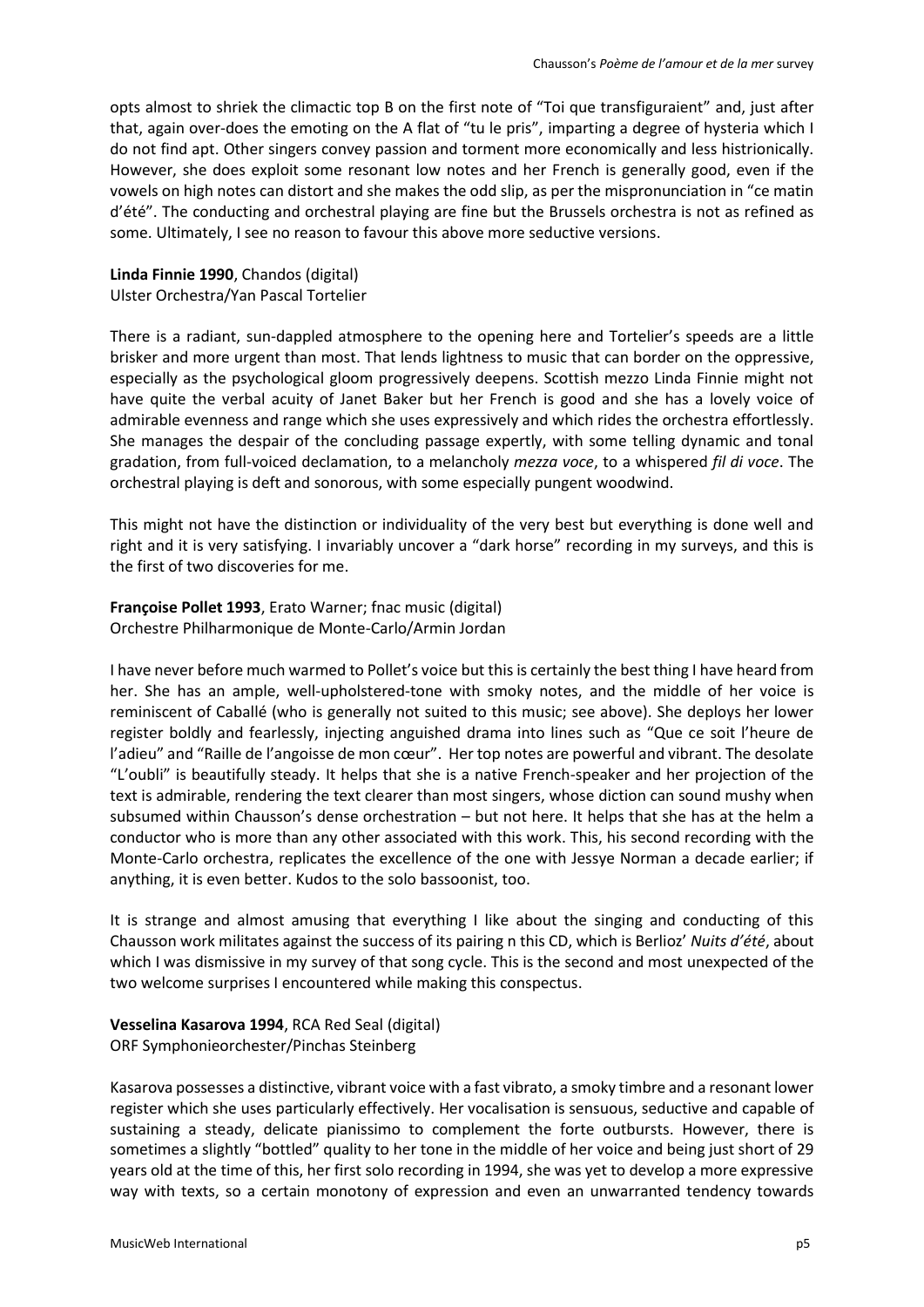undue restraint sometimes prevents this music from coming as alive as it does when sung by more seasoned or adventurous interpreters such as Janet Baker. Nonetheless, her French is good, if not wholly idiomatic, with not too many inauthentic vowels, and there are definite moments of emotional release when she gets the expression just right.

The experienced and ever under-rated Pinchas Steinberg has long had an affinity with French Romantic music and leads the accomplished ORF-Sinfonieorchester (now the Vienna Radio Symphony Orchestra) most sensitively.

This is a fine account which affords much pleasure for both the conducting and singing. As a bonus, a particularly good English translation by Sue Rose is provided alongside the original text.

**Felicity Lott 1994** (live), Audite (digital) Orchestre de la Suisse Romande/Armin Jordan

This live performance is part of a compilation of French works conducted by Armin Jordan recorded at the Lucerne Festival. It was recently [reviewed](http://musicweb-international.com/classrev/2020/Oct/Jordan-Lucerne-95648.htm) by my MusicWeb colleague Stephen Vasta and I reproduce his comments here with acknowledgements, as I mostly concur with his opinion, apart from the fact that I never experienced Flott's voice as having a "deep, burnished timbre"; I have always found it to be rather shallow and edgy:

"Jordan…does well with Chausson's shimmering palette; he's sensuous in the undulating orchestral passages, projecting an affirmative mood the brief central interlude. Dame Felicity Lott's deep, burnished timbre should have been ideal - despite a relatively quick vibrato - and she inflects the French text comfortably and expressively. But she sounds hard-pressed in the climaxes - literally, as if she's "pressing hard." Gradually, the upper tones "hit a ceiling," without climbing quite all the way up; then, one starts noticing iffy tuning in some of the passing chromatics. Lott draws uplift and mystery from the third movement, but her attempts to float high notes turn tight and throaty. Had I actually heard her in Lucerne, I'd have been impressed; at home, I was less so."

I couldn't have put it better myself, so I won't try. For me, despite the excellence of the conducting – this is the third recording by Jordan considered here – this is no contender.

**Amanda Roocroft 1999** (live), BBC music (digital) BBC National Orchestra of Wales/David Atherton

I believe it is possible for a voice to take less kindly to a microphone that it sounds live, and I have heard and enjoyed Amanda Roocroft in roles such as her Desdemona at Covent Garden without especially noting the flaw in her singing here, which is a pronounced, over-developed vibrato which often approaches a wobble. Her tone is rich, warm and full, but the amplitude of oscillation is too wide and it disturbs what should be a seamless legato in Chausson's long melodic lines. When she sings softly, things go much better but under pressure her soprano spreads. The playing, conducting and sound – especially for a live recording, as the Proms audience are mostly silent - are exemplary here, but I cannot recommend it.

**Susan Graham 2004**, Warner (digital) BBC Symphony Orchestra/Yan Pascal Tortelier

Yan Pascal Tortelier had already demonstrated how sensitively he could conduct this music in his recording a decade earlier with Linda Finnie (see above), so distinguished mezzo-soprano Susan Graham was in safe hands. She is a specialist in French song and her voice has a warm, melting and even timbre with a fast vibrato which, unlike some voices of that type, is never obtrusive or fluttery. However, as I recall from hearing her live, hers is not a large sound and the recording level sounds a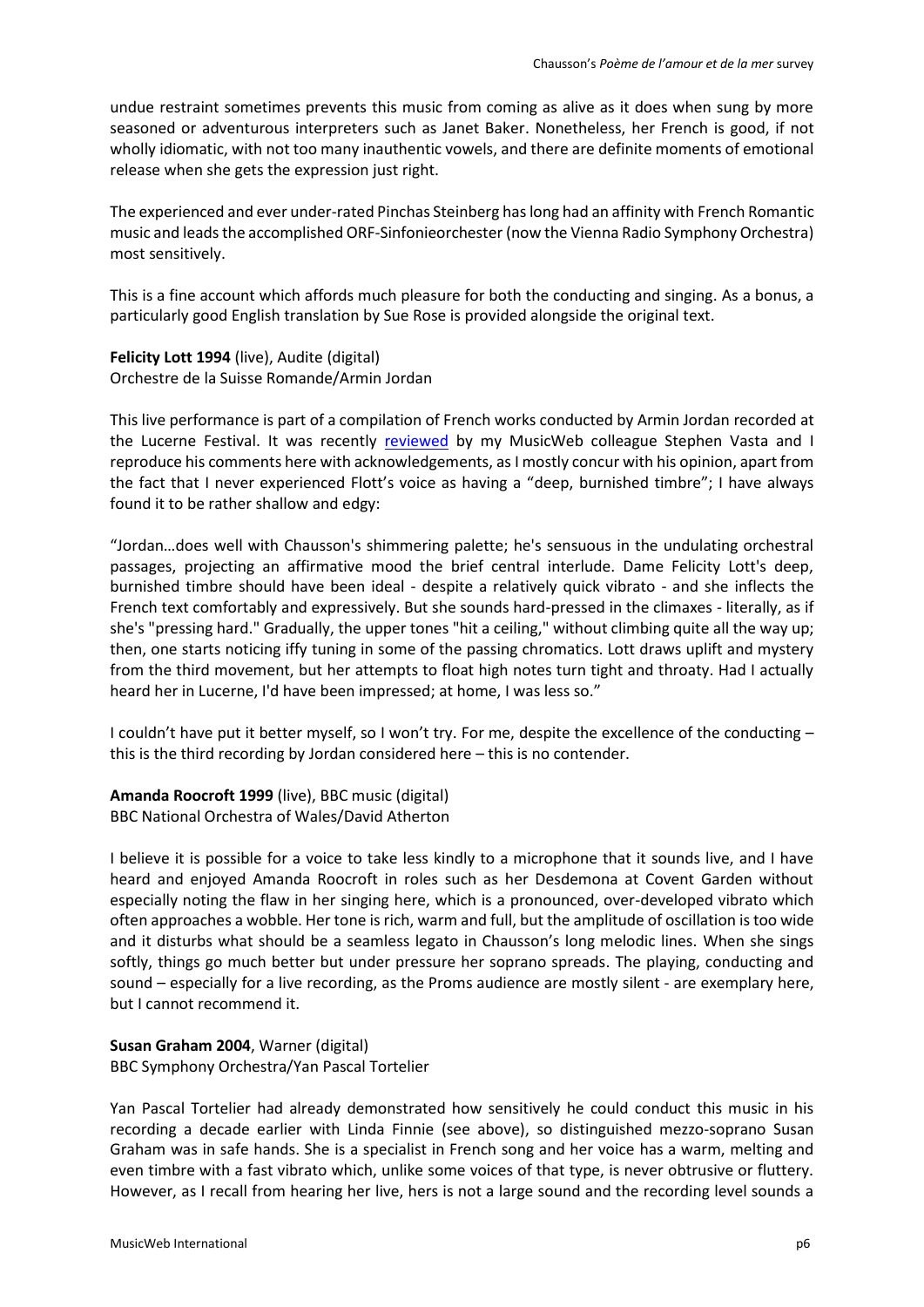little recessed; that, in combination with a certain restraint in her manner, means that for me there is some lack of impact. However, there are many lovely touches, such as her floated, pianissimo top G flat on "ce matin d'été" and similarly on the top G of "Jeunesse et l'Amour". She intones "L'oubli" with chilling, mesmeric steadiness and her French is impeccably enunciated. Interestingly, unlike most mezzo, she chooses the higher key but her beautiful voice has sufficient warmth and depth to justify that.

If you want the most delicate and refined version of this work, elegantly played and beautifully sung, this is for you.

#### **Elsa Maurus 2004**, Naxos (digital)

Lille National Orchestra/Jean-Claude Casadesus

Lovely, full, digital sound enhances the appeal of this recording but reactions to Elsa Maurus' light, bright voice will vary, because her fast vibrato borders on a flutter and despite her supposed vocal category, she sounds purely like a soprano, without the darker colours of a true mezzo-soprano, as her top notes twitter and her lower register notes lack weight and penetration; she is surely not singing in the correct Fach. At the beginning of the second vocal section, she produces a terrible moment of very flat singing a full-semitone under the note on the words "De tant me souvenir/Bientôt…" which can happen to any singer but should have been retaken. Furthermore, conductor Casadesus is determined to move things along which creates a sense of urgency but results in this recording being nearly five minutes faster than most, and thus the music lacks the floating, mesmeric quality it demands, no matter how well it is played. No to this one.

# **Salomé Haller 2009**, Zig-Zag Territoires; (digital) **NB: chamber ensemble version** Nicolas Kruger (piano); Le Quatuor Manfred

Nick Barnard [reviewed](http://www.musicweb-international.com/classrev/2010/Sept10/Chausson_Poeme_ZZT100402.htm) this a decade ago. Obviously it is *hors concours* as it uses an arrangement of the work for a chamber ensemble of voice, piano and string quartet, and although the soloist is a soprano, she sings in the mezzo key of F rather than the score of G major as per the full score.

I agree with virtually everything Nick has written in his review and refer you to it, although I am perhaps marginally less bothered than he by its small scale  $-$  as long as it is clearly understood, as he emphasises, that this is no substitute for the orchestral version, but only a supplement to a fine recording of it. Salomé Haller does not have the richest of voices but she sings musically and the lighter scoring allows her perfect, native French diction to emerge clearly. The virtuosity of the instrumentalists is apparent – as is a bit too much closely miked heavy breathing. The brief instrumental Interlude is especially beguiling and effective, reminiscent of the reduced version of *Verklärte Nacht* and there is a kind of raw, astringent passion to the accompaniment which underlines the Angst of the narrative persona. Interesting but not essential.

# **Soile Isokoski 2014**, Ondine (digital) Helsinki Philharmonic Orchestra/John Storgårds

(This is adapted from my previous review on MWI.)

Soile Isokoski continues to delight with her silvery, lyric soprano. She was in her late fifties when she recorded this and her vibrato has loosened ever so slightly such that it occasionally flutters, but she still maintains a seamless legato and the purest of tones. Hers is not perhaps the ideal timbre to convey the dark passion of this music but it is certainly valid on its own terms and its shimmering quality is appropriately "sea-soaked".